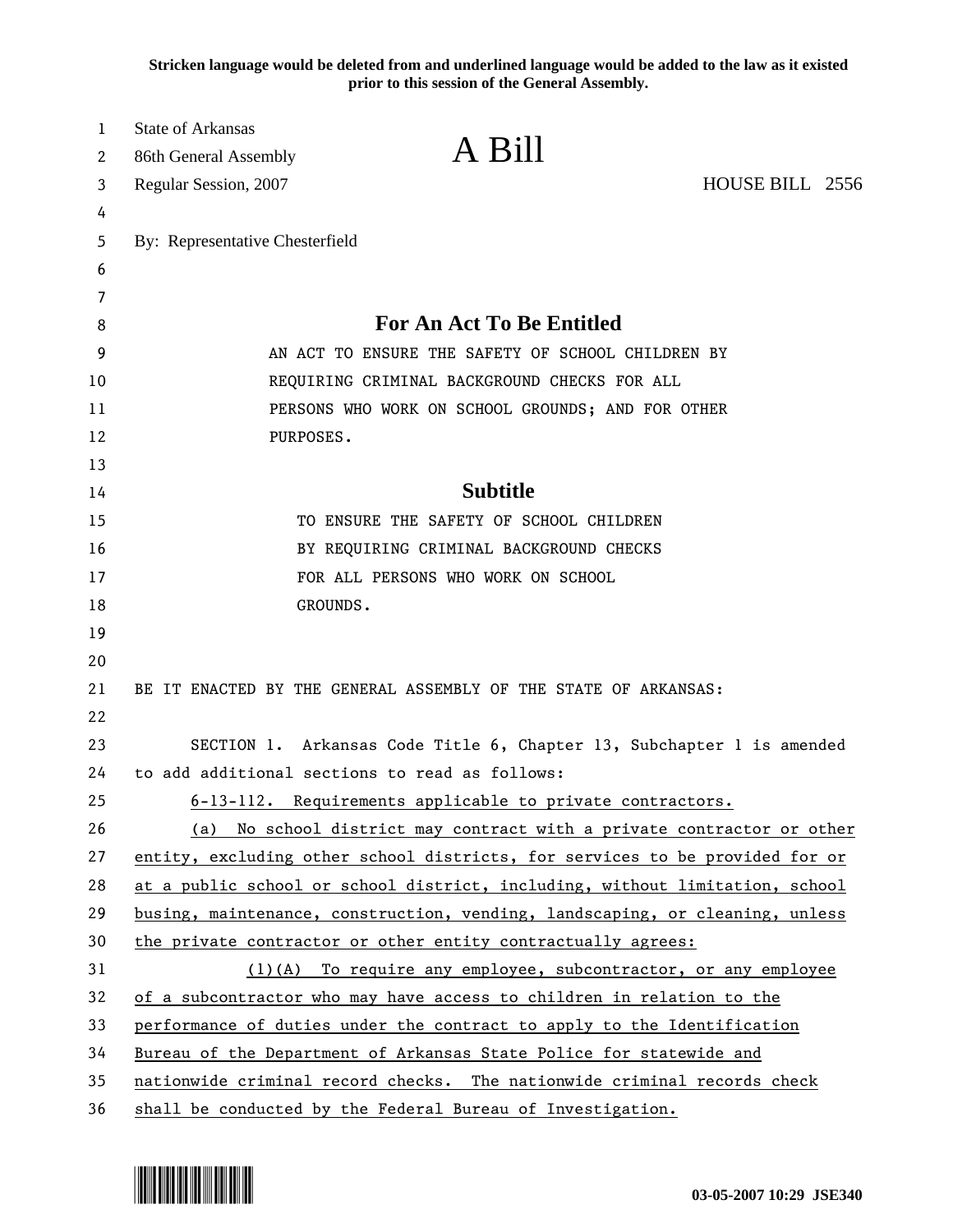| 1              | The criminal records checks shall conform to the<br>(B)                          |  |  |
|----------------|----------------------------------------------------------------------------------|--|--|
| $\overline{2}$ | applicable federal standards and shall include the taking of fingerprints.       |  |  |
| 3              | (C)<br>The contractor, subcontractors, or employees of the                       |  |  |
| 4              | contractor who may have access to children in relation to the performance of     |  |  |
| 5              | duties under the contract shall sign a release of information to the             |  |  |
| 6              | Department of Education.                                                         |  |  |
| 7              | (D) A school district shall not be responsible to the                            |  |  |
| 8              | Arkansas State Police or the Federal Bureau of Investigation for the payment     |  |  |
| 9              | of any fee associated with the criminal records checks required by this          |  |  |
| 10             | section; and                                                                     |  |  |
| 11             | (2)<br>To not employ or subcontract with any person who has pleaded              |  |  |
| 12             | guilty or nolo contendere to or has been found guilty of any of the offenses     |  |  |
| 13             | listed in $\S$ 6-17-414(b) by any court in the State of Arkansas or of any       |  |  |
| 14             | similar offense by a court in another state or of any similar offense by a       |  |  |
| 15             | federal court.                                                                   |  |  |
| 16             | In addition to the criminal background checks required under<br>(b)              |  |  |
| 17             | subsection (a) of this section, any person employed by or subcontracting with    |  |  |
| 18             | a private contractor or other entity, excluding school districts, who            |  |  |
| 19             | provides school busing services to school districts shall have a driving         |  |  |
| 20             | record verification under $\S$ 6-19-107 and a certification under $\S$ 6-19-108. |  |  |
| 21             | (c) Any private contractor or other entity that fails to comply with             |  |  |
| 22             | the provisions of this section shall be liable for any damages resulting from    |  |  |
| 23             | its failure to comply with the criminal background checks, driving record        |  |  |
| 24             | verification, or certification requirements of this section.                     |  |  |
| 25             |                                                                                  |  |  |
| 26             | SECTION 2. EMERGENCY CLAUSE. It is found and determined by the                   |  |  |
| 27             | General Assembly of the State of Arkansas that the law has specific              |  |  |
| 28             | requirements regarding criminal background checks, driving record background     |  |  |
| 29             | checks, and certification of school bus drivers to ensure the safety of          |  |  |
| 30             | public school children who ride on school buses; and that this act is            |  |  |
| 31             | immediately necessary to close the loophole in the law that jeopardizes the      |  |  |
| 32             | safety of public school children on school grounds. Therefore, an emergency      |  |  |
| 33             | is declared to exist and this act being immediately necessary for the            |  |  |
| 34             | preservation of the public peace, health, and safety shall become effective      |  |  |
| 35             | on:                                                                              |  |  |
| 36             | The date of its approval by the Governor;<br>(1)                                 |  |  |